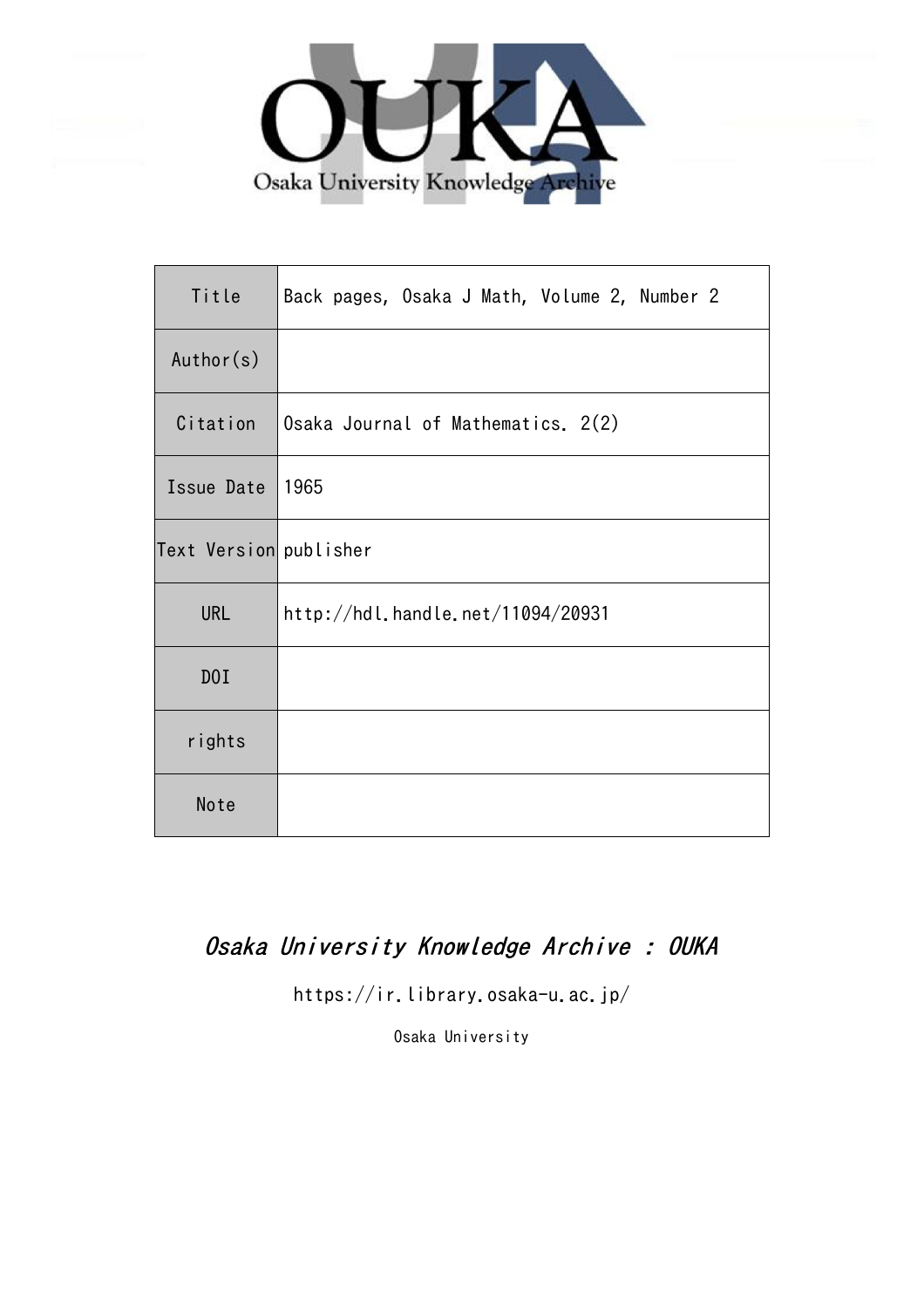# OSAKA JOURNAL **OF** MATHEMATICS

#### EDITED BY

K. ASANO Y. MATSUSHIMA S. MURAKAMI M. NAKAOKA

## VoL 2, No. 2

1965

**PUBLISHED JOINTLY BY THE**

DEPARTMENTS OF MATHEMATICS

OSAKA UNIVERSITY AND OSAKA CITY UNIVERSITY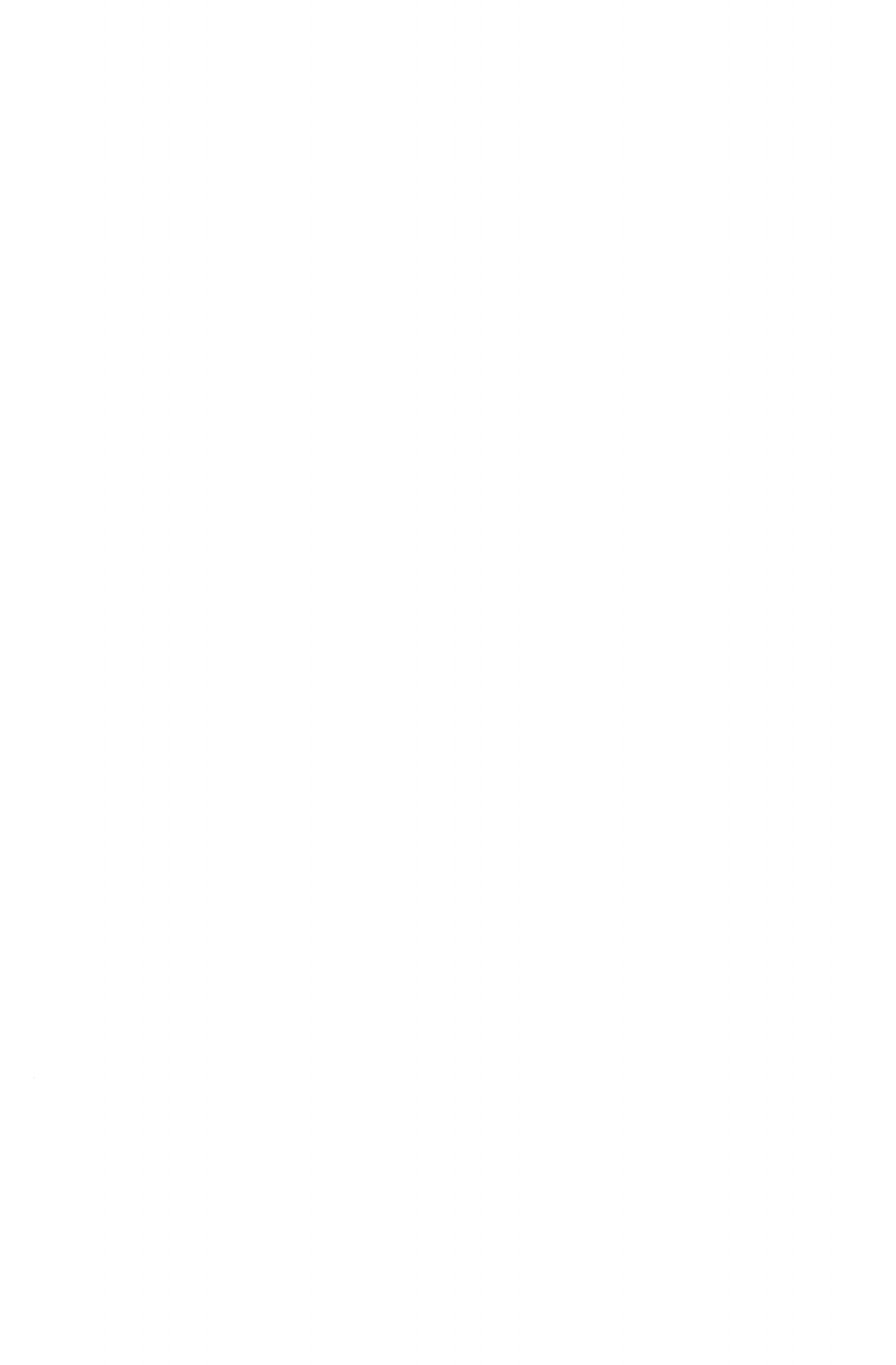#### **INDEX**

| ARAKI, S. and TODA, H.: Multiplicative Structures in Mod $q$ Coho-                    |
|---------------------------------------------------------------------------------------|
| 71                                                                                    |
| DEMEYR, F. R.: Some Notes on the General Galois Theory of                             |
|                                                                                       |
| HARADA, M.: On Semi-primary PP-rings. 153                                             |
| HARADA, M.: Supplementary Results on Galois Extension. 343                            |
| Note on Quasi-injective Modules. 351<br>HARADA, M.:                                   |
| HARADA, M.: QF-3 and Semi-primary PP-rings I. 357                                     |
| HATTORI, A.: On Strongly Separable Algebras 369                                       |
| HINO, K.: A Decomposition Theorem in a Multiplicative System.<br>147                  |
| HOSOKAWA, F. and YANAGAWA, T.: Is Every Slice Knot a Ribbon                           |
|                                                                                       |
| ISÉ, K. and KUMANO-GO, H.: On the Characteristic Cauchy Problem                       |
| for Partial Differential Equations. 205                                               |
| KANZAKI, T.: On Galois Algebra over a Commutative Ring I. 309                         |
| KOSZUL, J. L.: Variétés Localement Plates et Convexité 285                            |
| KUMANO-GO, H. and ISÉ, K.: On the Characteristic Cauchy Problem                       |
| for Partial Differential Equations. $\ldots \ldots \ldots \ldots \ldots \ldots$ . 205 |
| MATSUNAGA, H.: A Note on the Differentiable Structures of Total                       |
| Spaces of Sphere Bundles over Spheres.<br>63                                          |
| MATSUSHIMA, Y. and MURAKAMI, S.: On Certain Cohomology Groups                         |
| Attached to Hermitian Symmetric Spaces.<br>1                                          |
| MURAKAMI, S.: Sur la Classification des Algèbres de Lie Réelles                       |
|                                                                                       |
| MURAKAMI, S. and MATSUSHIMA, Y.: On Certain Cohomology Groups                         |
| Attached to Hermitian Symmetric Spaces.<br>1                                          |
| NAGAO, H.: On Multiply Transitive Groups IV.  327                                     |
| NAGAO, H. and OYAMA, T.: On Multiply Transitive Groups II. 129                        |
| NAGAO, H. and OYAMA, T.: On Multiply Transitive Groups III. . 319                     |
| OGAWA, S.: Sur le Balayage pour des Ensembles Quelconques et                          |
| 217                                                                                   |
| OKAMOTO, K.: On the Plancherel Formulas for Some Types of                             |
| 247                                                                                   |
| OYAMA, T. and NAGAO, H.: On Multiply Transitive Groups II. 128                        |
| OYAMA, T. and NAGAO, H.: On Multiply Transitive Groups III. . 319                     |
| SUGIURA, N.: Correction to "On a Generalization of the Wilcoxen                       |
|                                                                                       |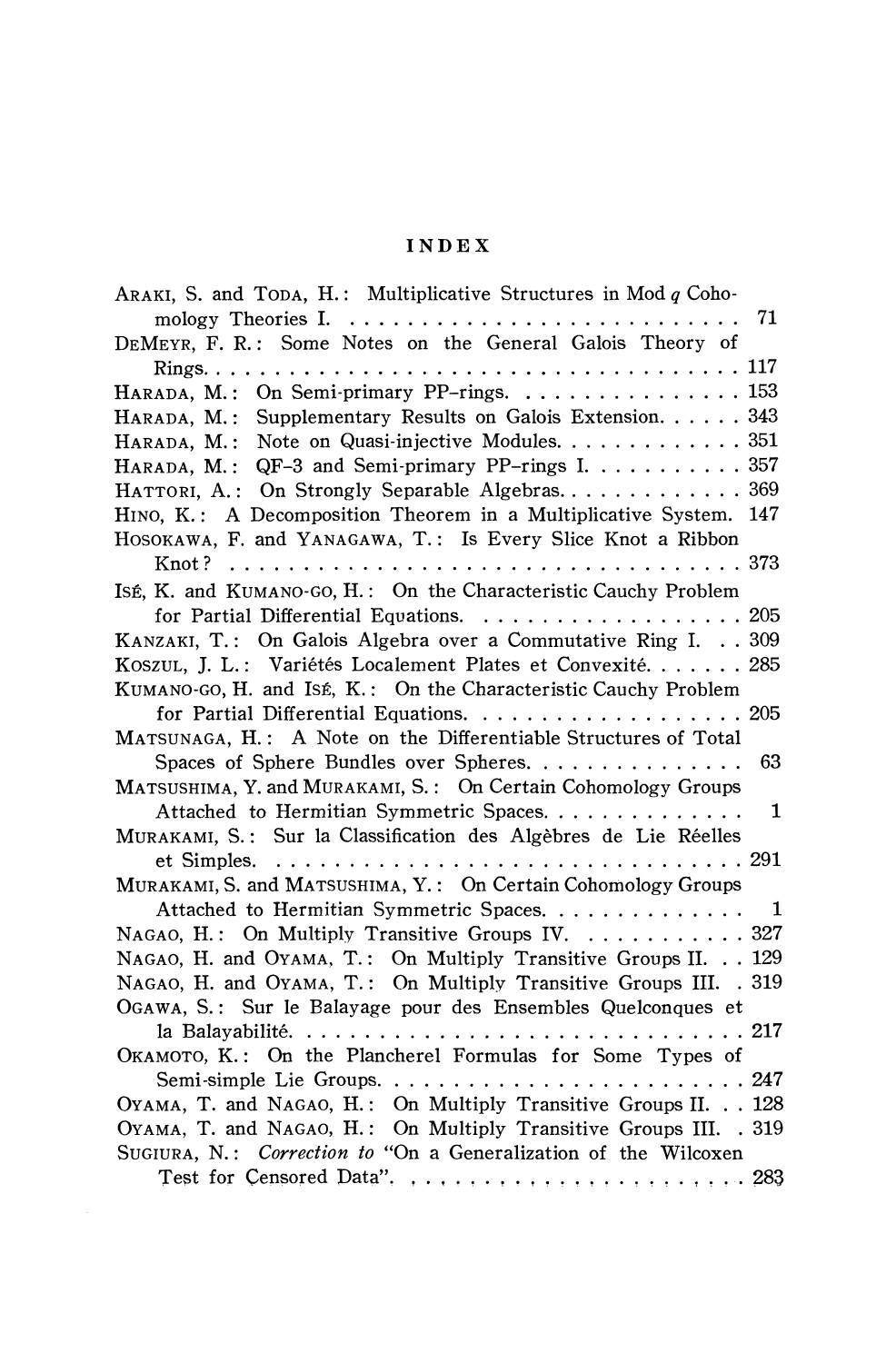| SUGIURA, N.: Multisample and Multivariate Nonparametric Tests      |
|--------------------------------------------------------------------|
| Constructed from the Generalized U Statistics and Their Ef-        |
|                                                                    |
| TAKEUCHI, K.: On Galois Extension over Commutative Rings. 137      |
| TANABE, H.: On Differentiability and Analyticity of Solutions of   |
| Weighted Elliptic Boundary Value Problems. 163                     |
| TANABE, H.: Note on Uniqueness of Solutions of Differential Ine-   |
|                                                                    |
| TODA, H. and ARAKI, S.: Multiplicative Structures in Mod $q$ Coho- |
|                                                                    |
| YAMAMOTO, N.: An Application of Functional Higher Operation. 37    |
| YANAGAWA, T. and HOSOKAWA, F.: Is Every Slice Knot a Ribbon        |
|                                                                    |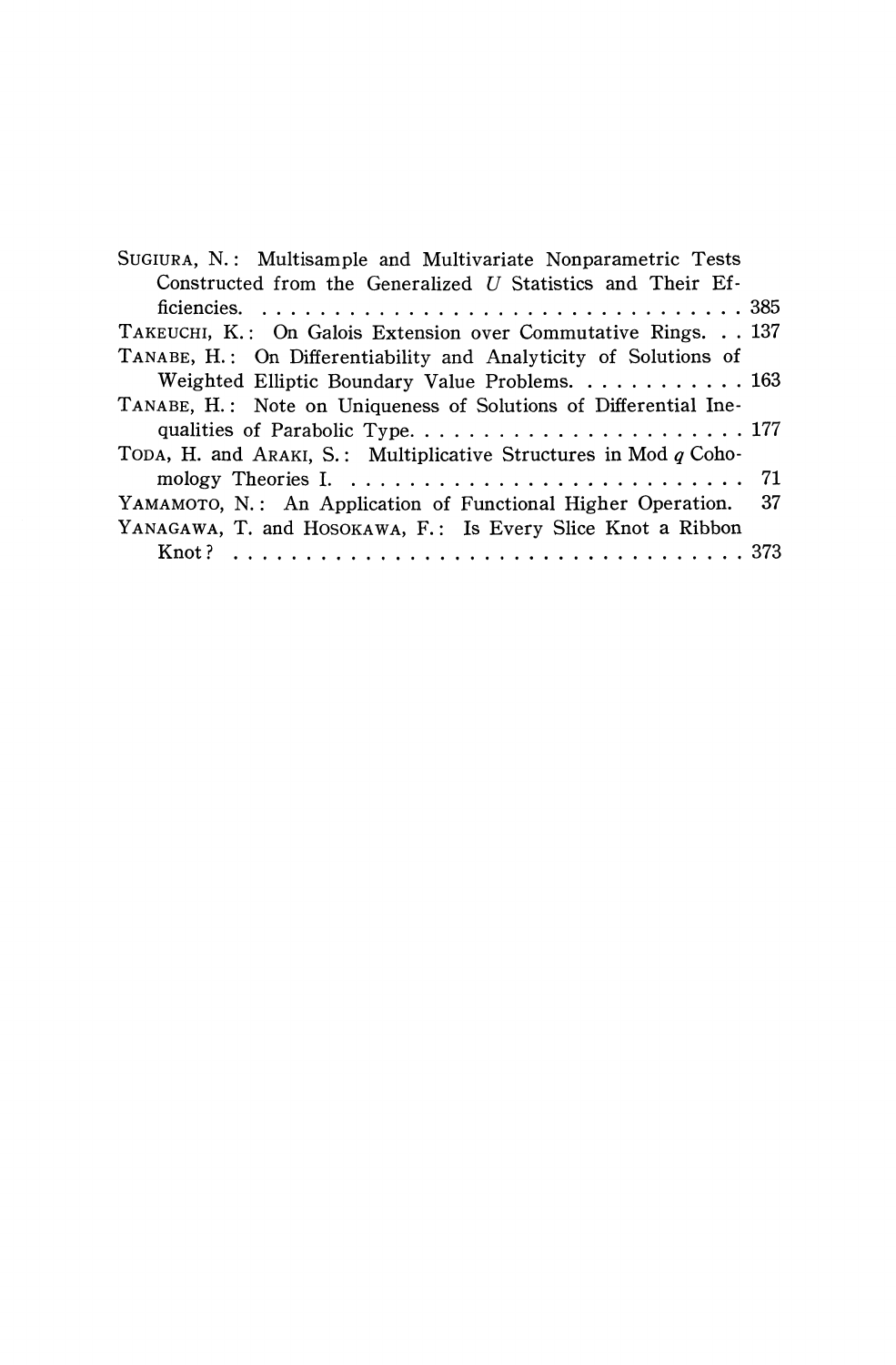昭和41年3月15日

大阪市住吉区杉本町

編集兼

大阪大学理学部 代表者 本 城 市 次 郎 豊中市北刀根山字北谷、 大阪市立大学理学部 代表者 久 保 田 尚 志

印 刷 所 日本印刷出版株式会社 印刷者小 林 積 造 大阪市福島区亀甲町2丁目62